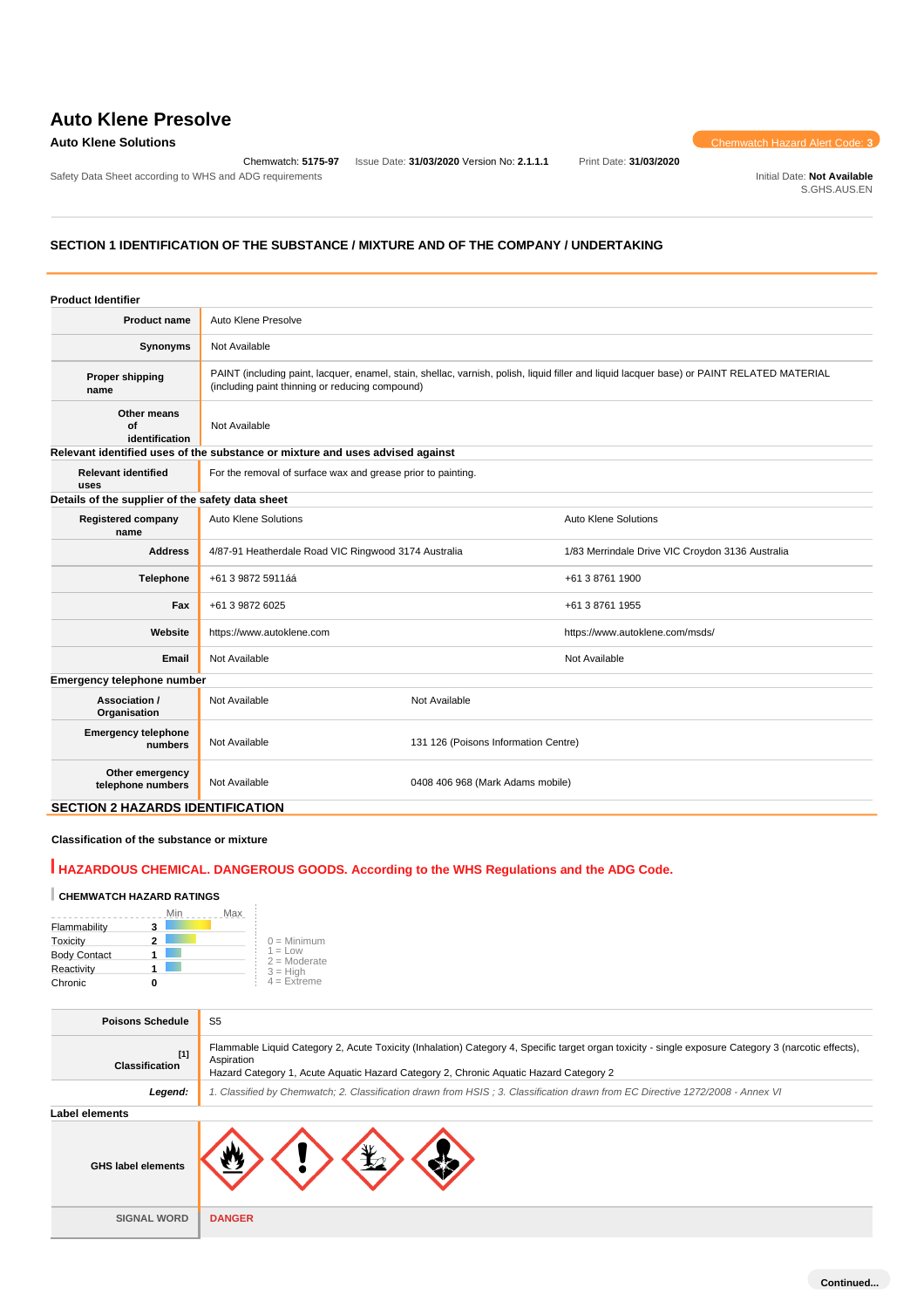Chemwatch: **5175-97** Page **2** of **12** Issue Date: **31/03/2020 Auto Klene Presolve**

# **Hazard statement(s)**

| H225                                       | Highly flammable liquid and<br>vapour.                                                                     |
|--------------------------------------------|------------------------------------------------------------------------------------------------------------|
|                                            | H332 Harmful if inhaled.                                                                                   |
| H336                                       | May cause drowsiness or dizziness.                                                                         |
| H304                                       | May be fatal if swallowed and enters airways.                                                              |
| H411                                       | Toxic to aquatic life with long lasting effects.                                                           |
| <b>AUH066</b>                              | Repeated exposure may cause skin dryness and cracking                                                      |
| Precautionary statement(s) Prevention      |                                                                                                            |
| P210                                       | Keep away from heat/sparks/open flames/hot surfaces. - No smoking.                                         |
| P271                                       | Use only outdoors or in a well-ventilated area.                                                            |
| P240                                       | Ground/bond container and receiving equipment.                                                             |
| P241                                       | Use explosion-proof electrical/ventilating/lighting/intrinsically safe equipment.                          |
| P242                                       | Use only non-sparking tools.                                                                               |
| P243                                       | Take precautionary measures against static discharge.                                                      |
| P261                                       | Avoid breathing dust/fume/gas/mist/vapours/spray.                                                          |
| <b>Precautionary statement(s) Response</b> |                                                                                                            |
| P301+P310                                  | IF SWALLOWED: Immediately call a POISON CENTER or doctor/physician.                                        |
| P331                                       | Do NOT induce vomiting.                                                                                    |
| P370+P378                                  | In case of fire: Use alcohol resistant foam or normal protein foam for extinction.                         |
| P312                                       | Call a POISON CENTER or doctor/physician if you feel unwell.                                               |
| P391                                       | Collect spillage.                                                                                          |
| P303+P361+P353                             | IF ON SKIN (or hair): Remove/Take off immediately all contaminated clothing. Rinse skin with water/shower. |
| P304+P340                                  | IF INHALED: Remove victim to fresh air and keep at rest in a position comfortable for breathing.           |
| Precautionary statement(s) Storage         |                                                                                                            |
| P403+P235                                  | Store in a well-ventilated place. Keep cool.                                                               |
| P405                                       | Store locked up.                                                                                           |
| P403+P233                                  | Store in a well-ventilated place. Keep container tightly closed.                                           |
| Precautionary statement(s) Disposal        |                                                                                                            |
| P501                                       | Dispose of contents/container in accordance with local regulations.                                        |
|                                            | <b>SECTION 3 COMPOSITION / INFORMATION ON INGREDIENTS</b>                                                  |

#### **Substances**

See section below for composition of Mixtures

### **Mixtures**

| <b>CAS No</b>                       | %[weight] | Name                                      |  |
|-------------------------------------|-----------|-------------------------------------------|--|
| 64742-95-6.                         | >60       | naphtha petroleum, light aromatic solvent |  |
| <b>SECTION 4 FIRST AID MEASURES</b> |           |                                           |  |

| Description of first aid measures |                                                                                                                                                                                                                                                                                                                                                                                                                                                                   |
|-----------------------------------|-------------------------------------------------------------------------------------------------------------------------------------------------------------------------------------------------------------------------------------------------------------------------------------------------------------------------------------------------------------------------------------------------------------------------------------------------------------------|
| <b>Eye Contact</b>                | If this product comes in contact with the eyes:<br>▶ Wash out immediately with fresh running water.<br>Ensure complete irrigation of the eye by keeping eyelids apart and away from eye and moving the eyelids by occasionally lifting the upper and<br>lower lids. • Seek medical attention without delay; if pain persists or recurs seek medical attention.<br>▶ Removal of contact lenses after an eye injury should only be undertaken by skilled personnel. |
| <b>Skin Contact</b>               | If skin contact occurs:<br>Immediately remove all contaminated clothing, including footwear.<br>Flush skin and hair with running water (and soap if available).<br>▶ Seek medical attention in event of irritation.                                                                                                                                                                                                                                               |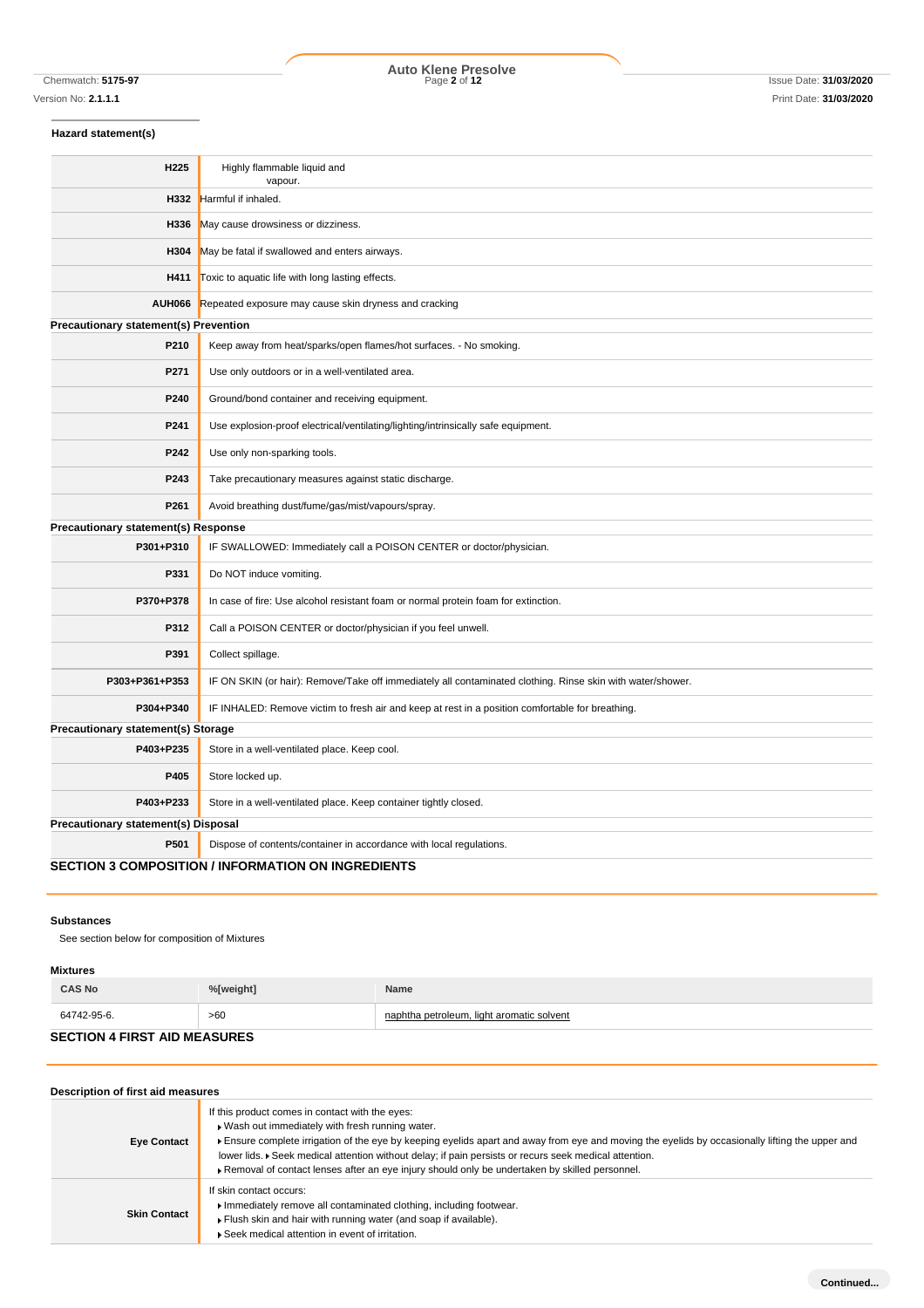Chemwatch: **5175-97** Page **3** of **12** Issue Date: **31/03/2020 Auto Klene Presolve**

| Version No: 2.1.1.1 | Print Date: 31/03/2020 |
|---------------------|------------------------|
|                     |                        |

**Inhalation** If fumes or combustion products are inhaled remove from contaminated area. Lay patient down. Keep warm and rested. Prostheses such as false teeth, which may block airway, should be removed, where possible, prior to initiating first aid procedures. Apply artificial respiration if not breathing, preferably with a demand valve resuscitator, bag-valve mask device, or pocket mask as trained. Perform CPR if necessary. **Transport to hospital, or doctor. Ingestion** If swallowed do **NOT** induce vomiting. If vomiting occurs, lean patient forward or place on left side (head-down position, if possible) to maintain open airway and prevent aspiration. Observe the patient carefully. Never give liquid to a person showing signs of being sleepy or with reduced awareness; i.e. becoming unconscious. Give water to rinse out mouth, then provide liquid slowly and as much as casualty can comfortably drink. Seek medical advice. Avoid giving milk or oils. Avoid giving alcohol. If spontaneous vomiting appears imminent or occurs, hold patient's head down, lower than their hips to help avoid possible aspiration of vomitus.

#### **Indication of any immediate medical attention and special treatment needed**

For acute or short term repeated exposures to petroleum distillates or related hydrocarbons:

Primary threat to life, from pure petroleum distillate ingestion and/or inhalation, is respiratory failure.

- Patients should be quickly evaluated for signs of respiratory distress (e.g. cyanosis, tachypnoea, intercostal retraction, obtundation) and given oxygen. Patients with inadequate tidal volumes or poor arterial blood gases (pO2 50 mm Hg) should be intubated.
- Arrhythmias complicate some hydrocarbon ingestion and/or inhalation and electrocardiographic evidence of myocardial injury has been reported; intravenous lines and cardiac monitors should be established in obviously symptomatic patients. The lungs excrete inhaled solvents, so that hyperventilation improves clearance.
- A chest x-ray should be taken immediately after stabilisation of breathing and circulation to document aspiration and detect the presence of pneumothorax.
- Epinephrine (adrenalin) is not recommended for treatment of bronchospasm because of potential myocardial sensitisation to catecholamines. Inhaled cardioselective bronchodilators (e.g. Alupent, Salbutamol) are the preferred agents, with aminophylline a second choice.
- Lavage is indicated in patients who require decontamination; ensure use of cuffed endotracheal tube in adult patients. [Ellenhorn and Barceloux: Medical Toxicology]

Any material aspirated during vomiting may produce lung injury. Therefore emesis should not be induced mechanically or pharmacologically. Mechanical means should be used if it is considered necessary to evacuate the stomach contents; these include gastric lavage after endotracheal intubation. If spontaneous vomiting has occurred after ingestion, the patient should be monitored for difficult breathing, as adverse effects of aspiration into the lungs may be delayed up to 48 hours.

## **SECTION 5 FIREFIGHTING MEASURES**

#### **Extinguishing media**

- $F$ Foam.
- Dry chemical powder.
- BCF (where regulations permit).
- Carbon dioxide.
- Water spray or fog Large fires only.

#### **Special hazards arising from the substrate or mixture**

| Fire Incompatibility            | Avoid contamination with oxidising agents i.e. nitrates, oxidising acids, chlorine bleaches, pool chlorine etc. as ignition may result                                                                                                                                                                                                                                                                                                                                                             |
|---------------------------------|----------------------------------------------------------------------------------------------------------------------------------------------------------------------------------------------------------------------------------------------------------------------------------------------------------------------------------------------------------------------------------------------------------------------------------------------------------------------------------------------------|
| <b>Advice for firefighters</b>  |                                                                                                                                                                                                                                                                                                                                                                                                                                                                                                    |
| <b>Fire Fighting</b>            | Alert Fire Brigade and tell them location and nature of hazard.<br>May be violently or explosively reactive.<br>. Wear breathing apparatus plus protective gloves in the event of a fire.<br>▶ Prevent, by any means available, spillage from entering drains or water course.<br>Consider evacuation (or protect in place).<br>Fight fire from a safe distance, with adequate cover.<br>If safe, switch off electrical equipment until vapour fire hazard removed.                                |
| <b>Fire/Explosion</b><br>Hazard | Liquid and vapour are highly flammable.<br>Severe fire hazard when exposed to heat, flame and/or oxidisers.<br>• Vapour may travel a considerable distance to source of ignition.<br>► Heating may cause expansion or decomposition leading to violent rupture of<br>containers. • On combustion, may emit toxic fumes of carbon monoxide (CO).<br>Combustion products include:, carbon dioxide (CO2), other pyrolysis products typical of burning organic material May emit clouds of acrid smoke |

#### **SECTION 6 ACCIDENTAL RELEASE MEASURES**

| Personal precautions, protective equipment and emergency procedures |                                                                                                                                                                                                                                                                                                                                                                                   |  |  |  |
|---------------------------------------------------------------------|-----------------------------------------------------------------------------------------------------------------------------------------------------------------------------------------------------------------------------------------------------------------------------------------------------------------------------------------------------------------------------------|--|--|--|
| <b>Minor Spills</b>                                                 | Remove all ignition sources.<br>▶ Clean up all spills immediately.<br>Avoid breathing vapours and contact with skin and eyes.<br>• Control personal contact with the substance, by using protective equipment.<br>▶ Contain and absorb small quantities with vermiculite or other absorbent material.<br>$\bullet$ Wipe up.<br>▶ Collect residues in a flammable waste container. |  |  |  |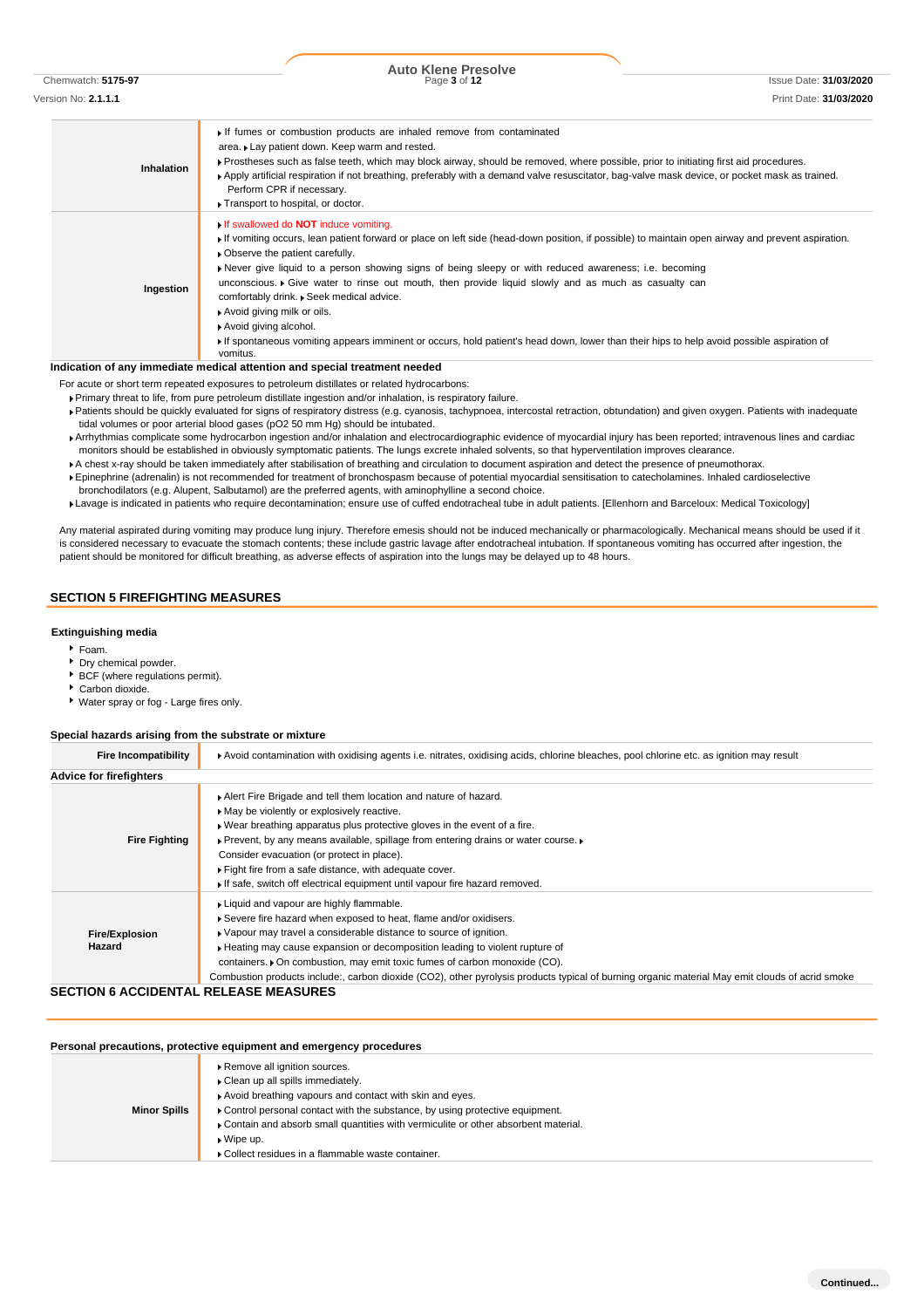Chemwatch: **5175-97** Page **4** of **12** Issue Date: **31/03/2020 Auto Klene Presolve**

#### **Major Spills** Clear area of personnel and move upwind. Alert Fire Brigade and tell them location and nature of hazard. May be violently or explosively reactive. Wear breathing apparatus plus protective gloves. Prevent, by any means available, spillage from entering drains or water course. Consider evacuation (or protect in place). No smoking, naked lights or ignition sources.

Personal Protective Equipment advice is contained in Section 8 of the SDS.

# **SECTION 7 HANDLING AND STORAGE**

| Precautions for safe handling                                                                                                                                                                                                                                                                                                                                                                                                                                                                                                                                                                                                                                                                                                                                                                                                                                                                                                                                                                                                                                                                                                                                                                                                                                                                                                                                                                                                                                                                                                                                                                                                      |
|------------------------------------------------------------------------------------------------------------------------------------------------------------------------------------------------------------------------------------------------------------------------------------------------------------------------------------------------------------------------------------------------------------------------------------------------------------------------------------------------------------------------------------------------------------------------------------------------------------------------------------------------------------------------------------------------------------------------------------------------------------------------------------------------------------------------------------------------------------------------------------------------------------------------------------------------------------------------------------------------------------------------------------------------------------------------------------------------------------------------------------------------------------------------------------------------------------------------------------------------------------------------------------------------------------------------------------------------------------------------------------------------------------------------------------------------------------------------------------------------------------------------------------------------------------------------------------------------------------------------------------|
| ► Containers, even those that have been emptied, may contain explosive vapours.<br>Do NOT cut, drill, grind, weld or perform similar operations on or near<br>containers. DO NOT allow clothing wet with material to stay in contact with<br>skin Avoid all personal contact, including inhalation.<br>Wear protective clothing when risk of exposure occurs.<br>▶ Use in a well-ventilated area.<br>Prevent concentration in hollows and sumps.<br>DO NOT enter confined spaces until atmosphere has been checked.<br>Avoid smoking, naked lights, heat or ignition sources.<br>When handling, <b>DO NOT</b> eat, drink or smoke.                                                                                                                                                                                                                                                                                                                                                                                                                                                                                                                                                                                                                                                                                                                                                                                                                                                                                                                                                                                                 |
| Store in original containers in approved flame-proof area.<br>No smoking, naked lights, heat or ignition sources.<br>DO NOT store in pits, depressions, basements or areas where vapours may be trapped.<br>Keep containers securely sealed.<br>Store away from incompatible materials in a cool, dry well ventilated area.<br>Protect containers against physical damage and check regularly for leaks.<br>• Observe manufacturer's storage and handling recommendations contained within this SDS.                                                                                                                                                                                                                                                                                                                                                                                                                                                                                                                                                                                                                                                                                                                                                                                                                                                                                                                                                                                                                                                                                                                               |
| Conditions for safe storage, including any incompatibilities                                                                                                                                                                                                                                                                                                                                                                                                                                                                                                                                                                                                                                                                                                                                                                                                                                                                                                                                                                                                                                                                                                                                                                                                                                                                                                                                                                                                                                                                                                                                                                       |
| ▶ Packing as supplied by manufacturer.<br>▶ Plastic containers may only be used if approved for flammable liquid. ▶<br>Check that containers are clearly labelled and free from leaks.<br>For low viscosity materials (i): Drums and jerry cans must be of the non-removable head type. (ii): Where a can is to be used as an inner<br>package, the can must have a screwed enclosure.<br>For materials with a viscosity of at least 2680 cSt. (23 deg. C)<br>► For manufactured product having a viscosity of at least 250 cSt. (23 deg. C)<br>Manufactured product that requires stirring before use and having a viscosity of at least 20 cSt (25 deg. C): (i) Removable head packaging; (ii)<br>Cans with friction closures and (iii) low pressure tubes and cartridges may be used.<br>» Where combination packages are used, and the inner packages are of glass, there must be sufficient inert cushioning material in contact with<br>inner and outer packages<br>In addition, where inner packagings are glass and contain liquids of packing group I there must be sufficient inert absorbent to absorb any<br>spillage, unless the outer packaging is a close fitting moulded plastic box and the substances are not incompatible with the plastic.                                                                                                                                                                                                                                                                                                                                                                     |
| For alkyl aromatics:<br>The alkyl side chain of aromatic rings can undergo oxidation by several mechanisms. The most common and dominant one is the attack by oxidation<br>at benzylic carbon as the intermediate formed is stabilised by resonance structure of the ring.<br>Following reaction with oxygen and under the influence of sunlight, a hydroperoxide at the alpha-position to the aromatic ring, is the primary<br>oxidation product formed (provided a hydrogen atom is initially available at this position) - this product is often short-lived but may be stable<br>dependent on the nature of the aromatic substitution; a secondary C-H bond is more easily attacked than a primary C-H bond whilst a tertiary C-<br>H bond is even more susceptible to attack by oxygen<br>• Monoalkylbenzenes may subsequently form monocarboxylic acids; alkyl naphthalenes mainly produce the corresponding naphthalene carboxylic<br>acids.<br>► Oxidation in the presence of transition metal salts not only accelerates but also selectively decomposes the hydroperoxides.<br>▶ Hock-rearrangement by the influence of strong acids converts the hydroperoxides to hemiacetals. Peresters formed from the hydroperoxides<br>undergo Criegee rearrangement easily.<br>Alkali metals accelerate the oxidation while CO2 as co-oxidant enhances the selectivity.<br>▶ Vigorous reactions, sometimes amounting to explosions, can result from the contact between aromatic rings and strong oxidising agents.<br>Aromatics can react exothermically with bases and with diazo compounds.<br>CONTROLS ( REBSONAL BROTECTION) |
|                                                                                                                                                                                                                                                                                                                                                                                                                                                                                                                                                                                                                                                                                                                                                                                                                                                                                                                                                                                                                                                                                                                                                                                                                                                                                                                                                                                                                                                                                                                                                                                                                                    |

#### **SECTION 8 EXPOSURE CONTROLS / PERSONAL PROTECTION**

#### **Control parameters**

|                                              | <b>OCCUPATIONAL EXPOSURE LIMITS (OEL)</b>                                                                    |                     |           |        |           |  |
|----------------------------------------------|--------------------------------------------------------------------------------------------------------------|---------------------|-----------|--------|-----------|--|
| <b>INGREDIENT DATA</b>                       |                                                                                                              |                     |           |        |           |  |
|                                              | Not Available                                                                                                |                     |           |        |           |  |
| <b>EMERGENCY LIMITS</b>                      |                                                                                                              |                     |           |        |           |  |
| Ingredient                                   | <b>Material name</b>                                                                                         |                     |           | TEEL-2 | TEEL-3    |  |
| naphtha petroleum, light<br>aromatic solvent | Aromatic hydrocarbon solvents; (High flash naphtha distillates; Solvent naphtha (petroleum), light aromatic) |                     | $3.1$ ppm | 34 ppm | $410$ ppm |  |
| Ingredient                                   | <b>Original IDLH</b>                                                                                         | <b>Revised IDLH</b> |           |        |           |  |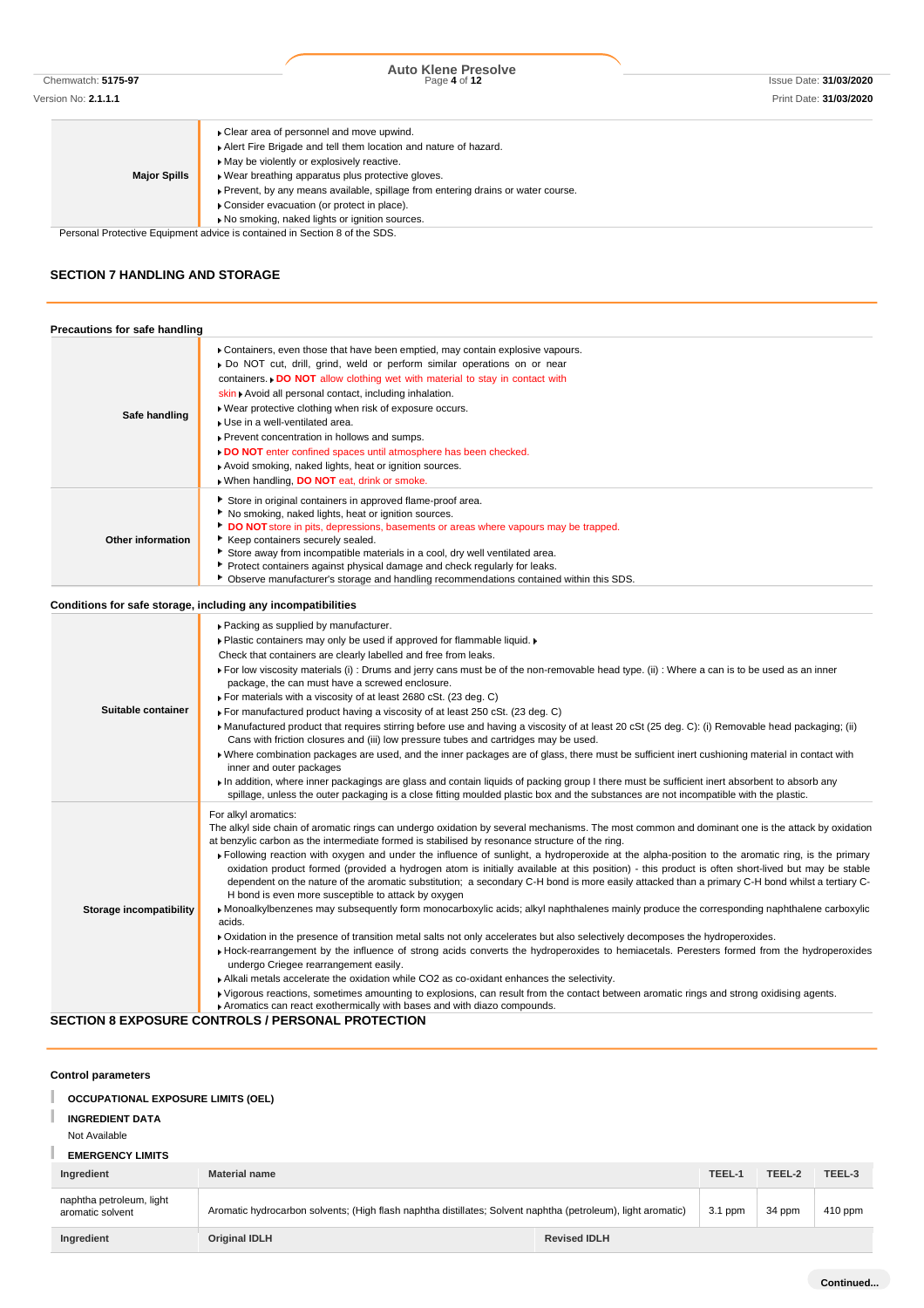#### naphtha petroleum, light aromatic solvent **Not Available** Not Available **Not Available** Not Available **Not Available Exposure controls Appropriate engineering <sup>Process</sup> controls which involve changing the way a job activity or process is done to reduce the risk. controls** Enclosure and/or isolation of emission source which keeps a selected hazard "physically" away from the worker and ventilation that strategically "adds" Engineering controls are used to remove a hazard or place a barrier between the worker and the hazard. Well-designed engineering controls can be highly effective in protecting workers and will typically be independent of worker interactions to provide this high level of protection. The basic types of engineering controls are: and "removes" air in the work environment. Ventilation can remove or dilute an air contaminant if designed properly. The design of a ventilation system must match the particular process and chemical or contaminant in use. Employers may need to use multiple types of controls to prevent employee overexposure. **Personal protection Eye and face protection** Safety glasses with side shields. **Chemical goggles** Contact lenses may pose a special hazard; soft contact lenses may absorb and concentrate irritants. A written policy document, describing the wearing of lenses or restrictions on use, should be created for each workplace or task. This should include a review of lens absorption and adsorption for the class of chemicals in use and an account of injury experience. Medical and first-aid personnel should be trained in their removal and suitable equipment should be readily available. In the event of chemical exposure, begin eye irrigation immediately and remove contact lens as soon as practicable. **Skin protection** See Hand protection below **Hands/feet protection** Wear chemical protective gloves, e.g. PVC. Wear safety footwear or safety gumboots, e.g. Rubber The selection of suitable gloves does not only depend on the material, but also on further marks of quality which vary from manufacturer to manufacturer. Where the chemical is a preparation of several substances, the resistance of the glove material can not be calculated in advance and has therefore to be checked prior to the application. The exact break through time for substances has to be obtained from the manufacturer of the protective gloves and.has to be observed when making a final choice Suitability and durability of glove type is dependent on usage. Important factors in the selection of gloves include:  $\blacktriangleright$  frequency and duration of contact,  $\blacktriangleright$ chemical resistance of glove material, glove thickness and dexterity Select gloves tested to a relevant standard (e.g. Europe EN 374, US F739, AS/NZS 2161.1 or national equivalent). When prolonged or frequently repeated contact may occur, a glove with a protection class of 5 or higher (breakthrough time greater than 240 minutes according to EN 374, AS/NZS 2161.10.1 or national equivalent) is recommended. When only brief contact is expected, a glove with a protection class of 3 or higher (breakthrough time greater than 60 minutes according to EN 374, AS/NZS 2161.10.1 or national equivalent) is recommended. **Body protection** See Other protection below · **Other protection** · Overalls. PVC Apron. PVC protective suit may be required if exposure severe. Eyewash unit. Ensure there is ready access to a safety shower. Some plastic personal protective equipment (PPE) (e.g. gloves, aprons, overshoes) are not recommended as they may produce static electricity. For large scale or continuous use wear tight-weave non-static clothing (no metallic fasteners, cuffs or pockets). · Non sparking safety or conductive footwear should be considered. Conductive footwear describes a boot or shoe with a sole made from a conductive compound chemically bound to the bottom components, for permanent control to electrically ground the foot an shall dissipate static electricity from the body to reduce the possibility of ignition of volatile compounds. Electrical resistance must range between 0 to 500,000 ohms. Conductive shoes should be stored in lockers close to the room in which they are worn. Personnel who have been issued conductive footwear should not wear them from their place of work to their homes and return. **Thermal hazards** Not Available

**Respiratory protection**

Type A Filter of sufficient capacity. (AS/NZS 1716 & 1715, EN 143:2000 & 149:2001, ANSI Z88 or national equivalent)

Where the concentration of gas/particulates in the breathing zone, approaches or exceeds the "Exposure Standard" (or ES), respiratory protection is

required. Degree of protection varies with both face-piece and Class of filter; the nature of protection varies with Type of filter.

| <b>Required Minimum Protection Factor</b> | <b>Half-Face Respirator</b> | <b>Full-Face Respirator</b> | <b>Powered Air Respirator</b> |
|-------------------------------------------|-----------------------------|-----------------------------|-------------------------------|
| up to $10 \times ES$                      | A-AUS                       |                             | A-PAPR-AUS / Class 1          |
| up to $50 \times ES$                      |                             | A-AUS / Class 1             |                               |
| up to $100 \times ES$                     |                             | $A-2$                       | A-PAPR-2 ^                    |
| A - Full-face                             |                             |                             |                               |

A(All classes) = Organic vapours, B AUS or B1 = Acid gasses, B2 = Acid gas or hydrogen cyanide(HCN), B3 = Acid gas or hydrogen cyanide(HCN), E = Sulfur dioxide(SO2), G = Agricultural chemicals, K = Ammonia(NH3), Hg = Mercury, NO = Oxides of nitrogen, MB = Methyl bromide, AX = Low boiling point organic compounds(below 65 degC)

#### **SECTION 9 PHYSICAL AND CHEMICAL PROPERTIES**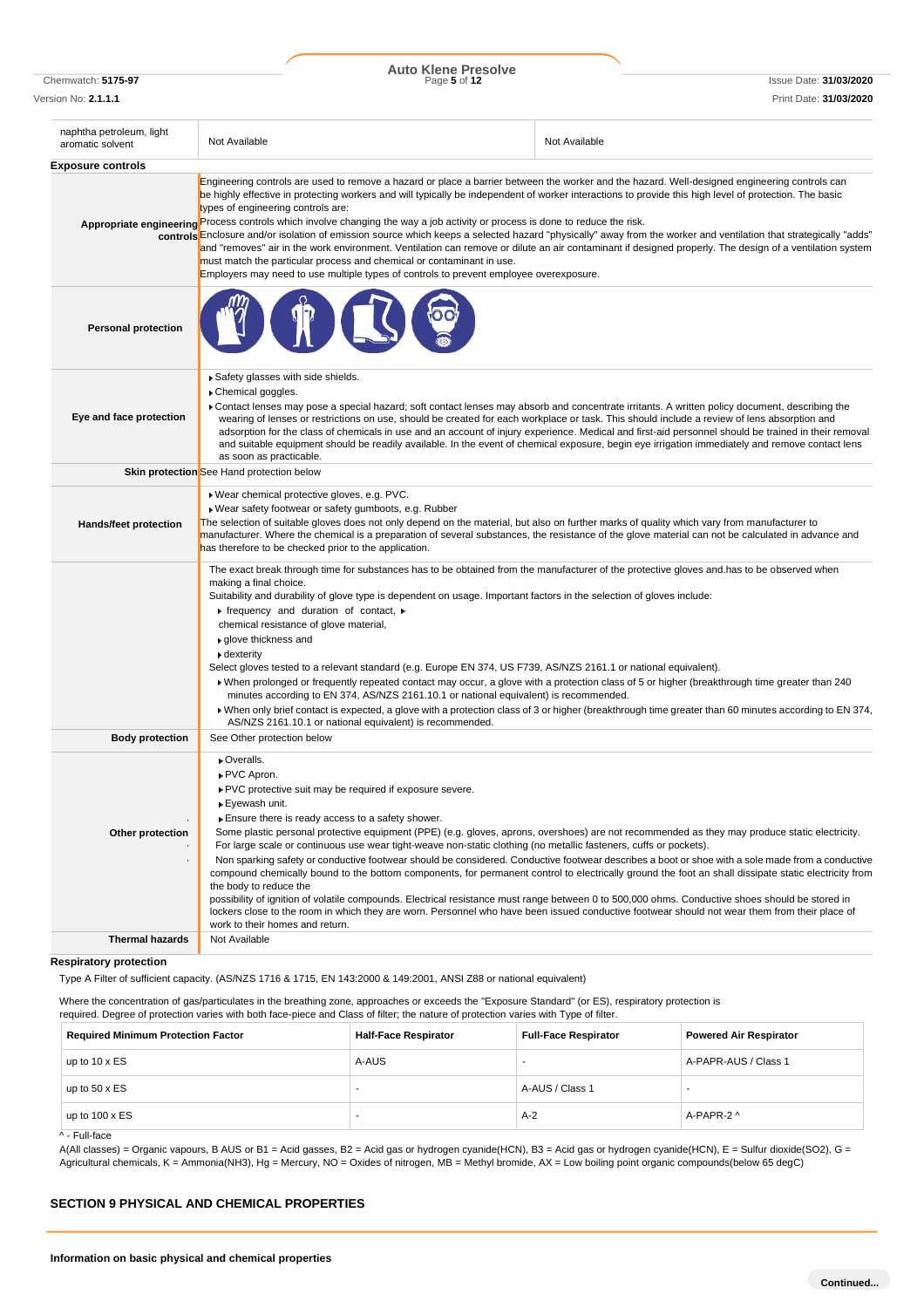Chemwatch: **5175-97 Page 6 of 12 Presolve** Presolve **Presolve Presolve Presolve Presolve Presolve Presolve Presolve Presolve Presolve Presolve Presolve Presolve Presolve Presolve Presolve**

Version No: **2.1.1.1** Print Date: **31/03/2020**

| Appearance                                                    | Clear highly flammable liquid with aromatic hydrocarbon odour; does not mix with water. |                                               |                |  |  |  |
|---------------------------------------------------------------|-----------------------------------------------------------------------------------------|-----------------------------------------------|----------------|--|--|--|
| <b>Physical state</b>                                         | Liquid                                                                                  | 0.76                                          |                |  |  |  |
| Odour                                                         | Not Available                                                                           | Partition coefficient n-<br>octanol / water   | Not Available  |  |  |  |
| <b>Odour threshold</b>                                        | Not Available                                                                           | Auto-ignition<br>temperature<br>$(^{\circ}C)$ | Not Available  |  |  |  |
| pH (as supplied)                                              | Not Applicable                                                                          | Decomposition<br>temperature                  | Not Available  |  |  |  |
| <b>Melting</b><br>point<br>$\prime$<br>freezing<br>point (°C) | Not Available                                                                           | Viscosity (cSt)                               | Not Available  |  |  |  |
| Initial boiling point and<br>boiling range (°C)               | 95-155                                                                                  | Molecular weight<br>(g/mol)                   | Not Applicable |  |  |  |
| Flash point (°C)                                              | < 0                                                                                     | <b>Taste</b>                                  | Not Available  |  |  |  |
| <b>Evaporation rate</b>                                       | Not Available                                                                           | <b>Explosive</b><br>properties                | Not Available  |  |  |  |
| Flammability                                                  | HIGHLY FLAMMABLE.                                                                       | Oxidising<br>properties                       | Not Available  |  |  |  |
| <b>Upper Explosive Limit</b><br>(%)                           | Not Available                                                                           | <b>Surface Tension (dyn/cm</b><br>or mN/m)    | Not Available  |  |  |  |
| <b>Lower Explosive Limit</b><br>(%)                           | Not Available                                                                           | <b>Volatile Component (%vol)</b>              | Not Available  |  |  |  |
| Vapour pressure<br>(kPa)                                      | Not Available                                                                           | Gas group                                     | Not Available  |  |  |  |
| Solubility in water<br>(g/L)                                  | Immiscible                                                                              | pH as a solution<br>(1%)                      | Not Applicable |  |  |  |
| Vapour density (Air =<br>1)                                   | Not Available                                                                           | Not Available                                 |                |  |  |  |
| <b>SECTION 10 STABILITY AND REACTIVITY</b>                    |                                                                                         |                                               |                |  |  |  |

#### **Reactivity** See section 7 **Chemical stability** Unstable in the presence of incompatible materials. Product is considered stable. Hazardous polymerisation will not occur. **Possibility of hazardous reactions** See section 7 **Conditions to avoid** See section 7 **Incompatible materials** See section 7 **Hazardous decomposition**  See section 5 **SECTION 11 TOXICOLOGICAL INFORMATION**

## **Information on toxicological effects**

| Inhaled   | Inhalation of vapours may cause drowsiness and dizziness. This may be accompanied by sleepiness, reduced alertness, loss of reflexes, lack of<br>co-ordination, and vertigo.<br>Inhalation hazard is increased at higher temperatures.<br>Inhaling high concentrations of mixed hydrocarbons can cause narcosis, with nausea, vomiting and lightheadedness. Low molecular weight (C2-<br>C12) hydrocarbons can irritate mucous membranes and cause incoordination, giddiness, nausea, vertigo, confusion, headache, appetite loss,<br>drowsiness, tremors and stupor.<br>Central nervous system (CNS) depression may include general discomfort, symptoms of giddiness, headache, dizziness, nausea, anaesthetic<br>effects, slowed reaction time, slurred speech and may progress to unconsciousness. Serious poisonings may result in respiratory depression and<br>may be fatal.<br>Inhalation of high concentrations of gas/vapour causes lung irritation with coughing and nausea, central nervous depression with headache and<br>dizziness, slowing of reflexes, fatigue and inco-ordination.<br>Inhalation of vapours or aerosols (mists, fumes), generated by the material during the course of normal handling, may be harmful. |
|-----------|-------------------------------------------------------------------------------------------------------------------------------------------------------------------------------------------------------------------------------------------------------------------------------------------------------------------------------------------------------------------------------------------------------------------------------------------------------------------------------------------------------------------------------------------------------------------------------------------------------------------------------------------------------------------------------------------------------------------------------------------------------------------------------------------------------------------------------------------------------------------------------------------------------------------------------------------------------------------------------------------------------------------------------------------------------------------------------------------------------------------------------------------------------------------------------------------------------------------------------------------|
| Ingestion | Accidental ingestion of the material may be damaging to the health of the individual.<br>Ingestion of petroleum hydrocarbons can irritate the pharynx, oesophagus, stomach and small intestine, and cause swellings and ulcers of the<br>mucous. Symptoms include a burning mouth and throat; larger amounts can cause nausea and vomiting, narcosis, weakness, dizziness, slow and<br>shallow breathing, abdominal swelling, unconsciousness and convulsions.<br>Considered an unlikely route of entry in commercial/industrial environments. The liquid may produce gastrointestinal discomfort and may be<br>harmful if swallowed.                                                                                                                                                                                                                                                                                                                                                                                                                                                                                                                                                                                                     |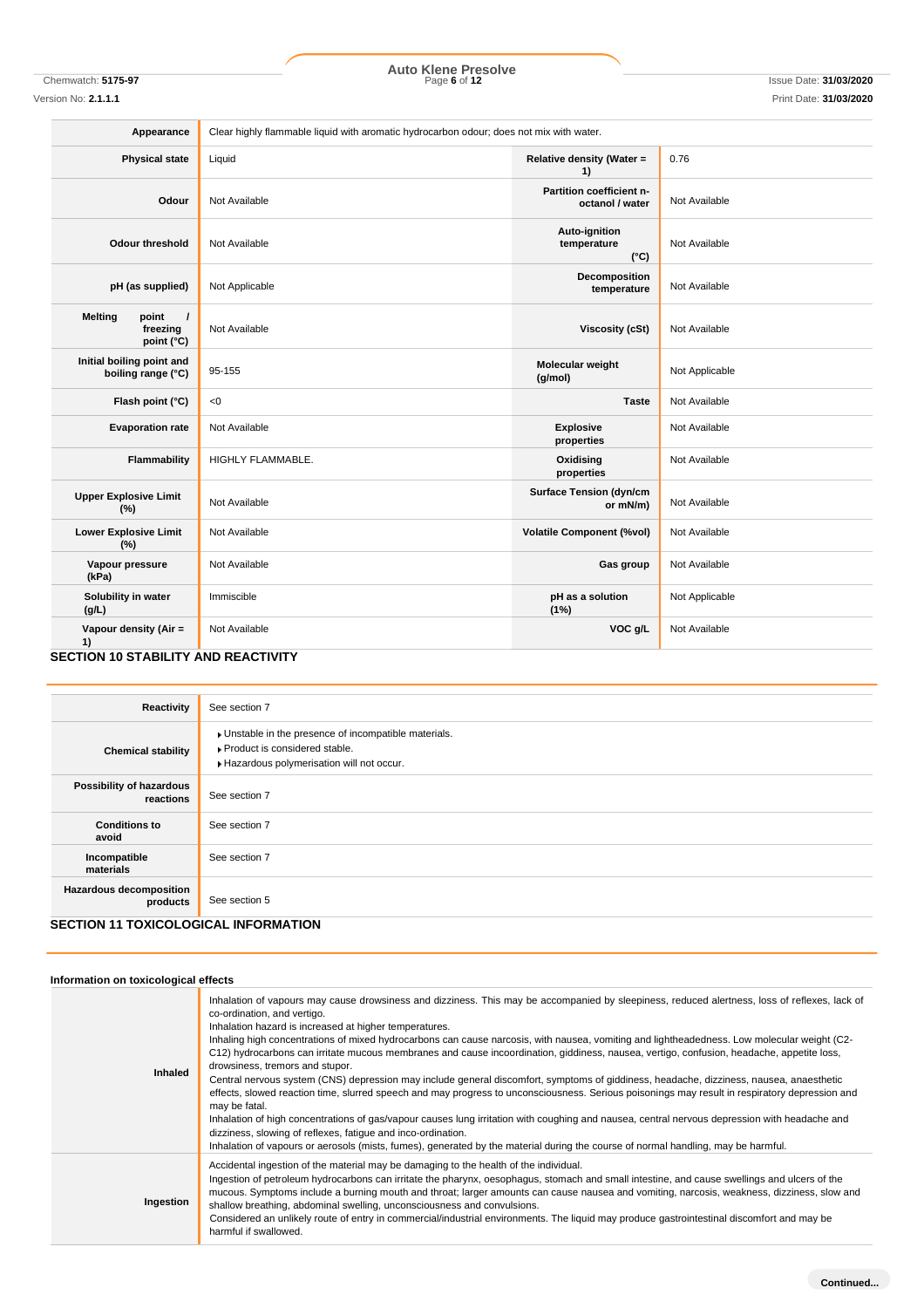| <b>Skin Contact</b>                                | Repeated exposure may cause skin cracking, flaking or drying following normal handling and use.<br>There is some evidence to suggest that this material can cause inflammation of the skin on contact in some persons.<br>Open cuts, abraded or irritated skin should not be exposed to this material<br>The material may accentuate any pre-existing dermatitis condition<br>Entry into the blood-stream, through, for example, cuts, abrasions or lesions, may produce systemic injury with harmful effects. Examine the skin<br>prior to the use of the material and ensure that any external damage is suitably protected.<br>Aromatic hydrocarbons may produce sensitivity and redness of the skin. They are not likely to be absorbed into the body through the skin but<br>branched species are more likely to.                                                                                                                                                                                                                                                                                                                                                                                                                                                                                                                                                                                                                                                                                                                                                                                                                                                                                                                                                                                                                                                                                                                                                                                                                                                                                                                    |                   |  |  |  |  |  |
|----------------------------------------------------|-------------------------------------------------------------------------------------------------------------------------------------------------------------------------------------------------------------------------------------------------------------------------------------------------------------------------------------------------------------------------------------------------------------------------------------------------------------------------------------------------------------------------------------------------------------------------------------------------------------------------------------------------------------------------------------------------------------------------------------------------------------------------------------------------------------------------------------------------------------------------------------------------------------------------------------------------------------------------------------------------------------------------------------------------------------------------------------------------------------------------------------------------------------------------------------------------------------------------------------------------------------------------------------------------------------------------------------------------------------------------------------------------------------------------------------------------------------------------------------------------------------------------------------------------------------------------------------------------------------------------------------------------------------------------------------------------------------------------------------------------------------------------------------------------------------------------------------------------------------------------------------------------------------------------------------------------------------------------------------------------------------------------------------------------------------------------------------------------------------------------------------------|-------------------|--|--|--|--|--|
| Eye                                                | There is some evidence to suggest that this material can cause eye irritation and damage in some persons.<br>Direct eye contact with petroleum hydrocarbons can be painful, and the corneal epithelium may be temporarily damaged. Aromatic species can<br>cause irritation and excessive tear secretion.                                                                                                                                                                                                                                                                                                                                                                                                                                                                                                                                                                                                                                                                                                                                                                                                                                                                                                                                                                                                                                                                                                                                                                                                                                                                                                                                                                                                                                                                                                                                                                                                                                                                                                                                                                                                                                 |                   |  |  |  |  |  |
| Chronic                                            | Prolonged or repeated skin contact may cause drying with cracking, irritation and possible dermatitis following.<br>Substance accumulation, in the human body, may occur and may cause some concern following repeated or long-term occupational exposure.<br>There is some evidence from animal testing that exposure to this material may result in toxic effects to the unborn baby.<br>Constant or exposure over long periods to mixed hydrocarbons may produce stupor with dizziness, weakness and visual disturbance, weight loss<br>and anaemia, and reduced liver and kidney function. Skin exposure may result in drying and cracking and redness of the skin.                                                                                                                                                                                                                                                                                                                                                                                                                                                                                                                                                                                                                                                                                                                                                                                                                                                                                                                                                                                                                                                                                                                                                                                                                                                                                                                                                                                                                                                                   |                   |  |  |  |  |  |
|                                                    | <b>TOXICITY</b>                                                                                                                                                                                                                                                                                                                                                                                                                                                                                                                                                                                                                                                                                                                                                                                                                                                                                                                                                                                                                                                                                                                                                                                                                                                                                                                                                                                                                                                                                                                                                                                                                                                                                                                                                                                                                                                                                                                                                                                                                                                                                                                           | <b>IRRITATION</b> |  |  |  |  |  |
| <b>Auto Klene</b><br>Presolve                      |                                                                                                                                                                                                                                                                                                                                                                                                                                                                                                                                                                                                                                                                                                                                                                                                                                                                                                                                                                                                                                                                                                                                                                                                                                                                                                                                                                                                                                                                                                                                                                                                                                                                                                                                                                                                                                                                                                                                                                                                                                                                                                                                           |                   |  |  |  |  |  |
|                                                    | Not Available                                                                                                                                                                                                                                                                                                                                                                                                                                                                                                                                                                                                                                                                                                                                                                                                                                                                                                                                                                                                                                                                                                                                                                                                                                                                                                                                                                                                                                                                                                                                                                                                                                                                                                                                                                                                                                                                                                                                                                                                                                                                                                                             | Not Available     |  |  |  |  |  |
|                                                    | <b>TOXICITY</b>                                                                                                                                                                                                                                                                                                                                                                                                                                                                                                                                                                                                                                                                                                                                                                                                                                                                                                                                                                                                                                                                                                                                                                                                                                                                                                                                                                                                                                                                                                                                                                                                                                                                                                                                                                                                                                                                                                                                                                                                                                                                                                                           | <b>IRRITATION</b> |  |  |  |  |  |
| naphtha petroleum, light<br>aromatic solvent       | Dermal (rabbit) LD50: >1900 mg/kg                                                                                                                                                                                                                                                                                                                                                                                                                                                                                                                                                                                                                                                                                                                                                                                                                                                                                                                                                                                                                                                                                                                                                                                                                                                                                                                                                                                                                                                                                                                                                                                                                                                                                                                                                                                                                                                                                                                                                                                                                                                                                                         | Nil reported      |  |  |  |  |  |
|                                                    | Inhalation (rat) LC50: >3670 ppm/8 $R^{3*}$                                                                                                                                                                                                                                                                                                                                                                                                                                                                                                                                                                                                                                                                                                                                                                                                                                                                                                                                                                                                                                                                                                                                                                                                                                                                                                                                                                                                                                                                                                                                                                                                                                                                                                                                                                                                                                                                                                                                                                                                                                                                                               |                   |  |  |  |  |  |
|                                                    | Oral (rat) LD50: >4500 mg/kg<br>Legend: 1. Value obtained from Europe ECHA Registered Substances - Acute toxicity 2.* Value obtained from manufacturer's SDS. Unless otherwise specified                                                                                                                                                                                                                                                                                                                                                                                                                                                                                                                                                                                                                                                                                                                                                                                                                                                                                                                                                                                                                                                                                                                                                                                                                                                                                                                                                                                                                                                                                                                                                                                                                                                                                                                                                                                                                                                                                                                                                  |                   |  |  |  |  |  |
| <b>NAPHTHA PETROLEUM,</b><br><b>LIGHT AROMATIC</b> | data extracted from RTECS - Register of Toxic Effect of chemical Substances<br>For trimethylbenzenes:<br>Absorption of 1,2,4-trimethylbenzene occurs after oral, inhalation, or dermal exposure. Occupationally, inhalation and dermal exposures are the<br>most important routes of absorption although systemic intoxication from dermal absorption is not likely to occur due to the dermal irritation caused<br>by the chemical prompting quick removal. Following oral administration of the chemical to rats, 62.6% of the dose was recovered as urinary<br>metabolites indicating substantial absorption . 1,2,4-Trimethylbenzene is lipophilic and may accumulate in fat and fatty tissues. In the blood stream,<br>approximately 85% of the chemical is bound to red blood cells Metabolism occurs by side-chain oxidation to form alcohols and carboxylic acids<br>which are then conjugated with glucuronic acid, glycine, or sulfates for<br>urinary excretion. After a single oral dose to rats of 1200 mg/kg, urinary metabolites consisted of approximately 43.2% glycine, 6.6% glucuronic,<br>and 12.9% sulfuric acid conjugates. The two principle metabolites excreted by rabbits after oral administration of 438 mg/kg/day for 5 days were<br>2,4-dimethylbenzoic acid<br>and 3,4-dimethylhippuric acid.<br>For C9 aromatics (typically trimethylbenzenes - TMBs)<br><b>Acute Toxicity</b><br>Acute toxicity studies (oral, dermal and inhalation routes of exposure) have been conducted in rats using various solvent products containing<br>predominantly<br>SOLVENT mixed C9 aromatic hydrocarbons (CAS RN 64742-95-6). Inhalation LC50's range from 6,000 to 10,000 mg/m 3 for C9 aromatic naphtha and 18,000 to<br>24,000 mg/m3 for 1,2,4 and 1,3,5-TMB, respectively. A rat oral LD50 reported for 1,2,4-TMB is 5 grams/kg bw and a rat dermal LD50 for the C9<br>aromatic naphtha is >4 ml/kg bw. These data indicate that C9 aromatic solvents show that LD50/LC50 values are greater than limit doses for acute<br>toxicity studies established under OECD test quidelines.<br>Irritation and Sensitization |                   |  |  |  |  |  |
|                                                    | Several irritation studies, including skin, eye, and lung/respiratory system, have been conducted on members of the category. The results indicate<br>that C9 aromatic hydrocarbon solvents are mildly to moderately irritating to the skin, minimally irritating to the eye, and have the potential to irritate<br>the respiratory tract and cause depression of respiratory rates in mice. Respiratory irritation is a key endpoint in the current occupational exposure<br>limits established for C9 aromatic hydrocarbon solvents and trimethylbenzenes.<br>Inhalation (rat) TCLo: 1320 ppm/6h/90D-I * [Devoe]                                                                                                                                                                                                                                                                                                                                                                                                                                                                                                                                                                                                                                                                                                                                                                                                                                                                                                                                                                                                                                                                                                                                                                                                                                                                                                                                                                                                                                                                                                                        |                   |  |  |  |  |  |
|                                                    |                                                                                                                                                                                                                                                                                                                                                                                                                                                                                                                                                                                                                                                                                                                                                                                                                                                                                                                                                                                                                                                                                                                                                                                                                                                                                                                                                                                                                                                                                                                                                                                                                                                                                                                                                                                                                                                                                                                                                                                                                                                                                                                                           |                   |  |  |  |  |  |
| <b>Acute Toxicity</b>                              |                                                                                                                                                                                                                                                                                                                                                                                                                                                                                                                                                                                                                                                                                                                                                                                                                                                                                                                                                                                                                                                                                                                                                                                                                                                                                                                                                                                                                                                                                                                                                                                                                                                                                                                                                                                                                                                                                                                                                                                                                                                                                                                                           | Carcinogenicity   |  |  |  |  |  |

| <b>Acute Toxicity</b>                       | ✔       | Carcinogenicity                 |                                                                       |
|---------------------------------------------|---------|---------------------------------|-----------------------------------------------------------------------|
| Skin Irritation/Corrosion                   |         | Reproductivity                  |                                                                       |
| <b>Serious Eye</b><br>Damage/Irritation     | $\circ$ | <b>STOT - Single Exposure</b>   |                                                                       |
| <b>Respiratory or Skin</b><br>sensitisation | ⊚       | <b>STOT - Repeated Exposure</b> | N                                                                     |
| <b>Mutagenicity</b>                         | $\circ$ | <b>Aspiration Hazard</b>        | $\checkmark$                                                          |
|                                             |         | ×<br>Legend:                    | - Data available but does not fill the criteria for<br>classification |

*classification*

*– Data required to make classification available*

*– Data Not Available to make classification*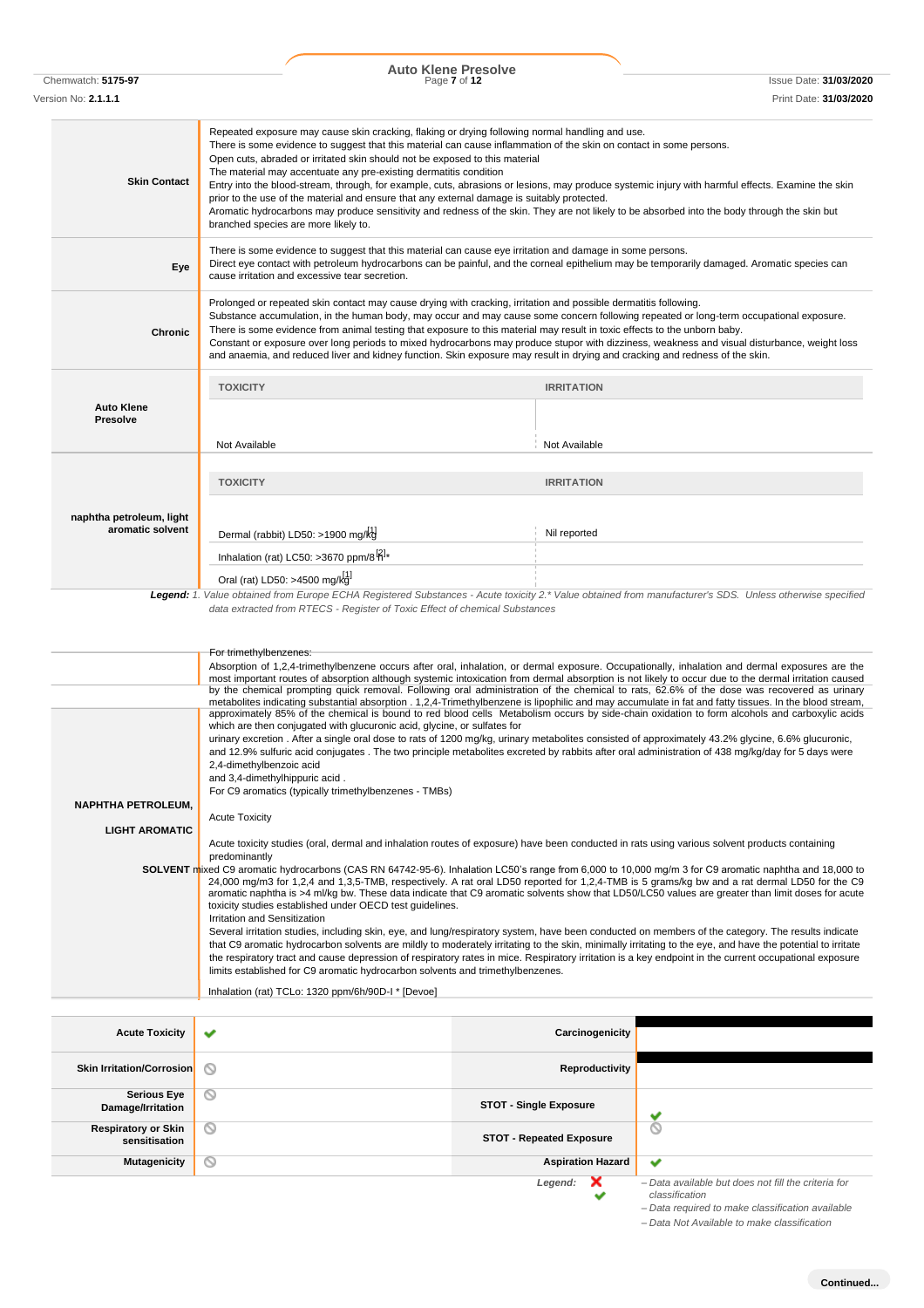### **SECTION 12 ECOLOGICAL INFORMATION**

| <b>Toxicity</b>                                                                                                                                                                                                                                                                                                |                               |                           |                               |              |        |  |  |
|----------------------------------------------------------------------------------------------------------------------------------------------------------------------------------------------------------------------------------------------------------------------------------------------------------------|-------------------------------|---------------------------|-------------------------------|--------------|--------|--|--|
| Ingredient                                                                                                                                                                                                                                                                                                     | Endpoint                      | <b>Test Duration (hr)</b> | <b>Species</b>                | Value        | Source |  |  |
| naphtha petroleum, light<br>aromatic solvent                                                                                                                                                                                                                                                                   | EC50                          | 48                        | Crustacea                     | $=6.14$ mg/L |        |  |  |
| naphtha petroleum, light<br>aromatic solvent                                                                                                                                                                                                                                                                   | EC10                          | 72                        | Algae or other aguatic plants | $1.13$ mg/L  |        |  |  |
| naphtha petroleum, light<br>EC50<br>72<br>aromatic solvent                                                                                                                                                                                                                                                     |                               |                           | Algae or other aguatic plants |              |        |  |  |
| naphtha petroleum, light<br>aromatic solvent                                                                                                                                                                                                                                                                   | Algae or other aguatic plants | $=1$ mg/L                 |                               |              |        |  |  |
| Extracted from 1. IUCLID Toxicity Data 2. Europe ECHA Registered Substances - Ecotoxicological Information - Aquatic Toxicity 3. EPIWIN Suite<br>$V3.12 -$<br>Aquatic Toxicity Data (Estimated) 4. US EPA, Ecotox database - Aquatic Toxicity Data 5. ECETOC Aquatic Hazard Assessment Data 6. NITE<br>Legend: |                               |                           |                               |              |        |  |  |

*(Japan) - Bioconcentration Data 7. METI (Japan) - Bioconcentration Data 8. Vendor Data*

Toxic to aquatic organisms, may cause long-term adverse effects in the aquatic environment.

Do NOT allow product to come in contact with surface waters or to intertidal areas below the mean high water mark. Do not contaminate water when cleaning equipment or disposing of equipment wash-waters.

Wastes resulting from use of the product must be disposed of on site or at approved waste sites.

When spilled this product may act as a typical oil, causing a film, sheen, emulsion or sludge at or beneath the surface of the body of water. The oil film on water surface may physically affect the aquatic organisms, due to the interruption of the oxygen transfer between the air and the water Oils of any kind can cause:

drowning of water-fowl due to lack of buoyancy, loss of insulating capacity of feathers, starvation and vulnerability to predators due to lack of mobility

lethal effects on fish by coating gill surfaces, preventing respiration

asphyxiation of benthic life forms when floating masses become engaged with surface debris and settle on the bottom

and **A** adverse aesthetic effects of fouled shoreline and beaches

In case of accidental releases on the soil, a fine film is formed on the soil, which prevents the plant respiration process and the soil particle saturation. It may cause deep water infestation. For Aromatic Substances Series:

Environmental Fate: Large, molecularly complex polycyclic aromatic hydrocarbons, or PAHs, are persistent in the environment longer than smaller PAHs.

Atmospheric Fate: PAHs are 'semi-volatile substances" which can move between the atmosphere and the Earth's surface in repeated, temperature-driven cycles of deposition and volatilization. Terrestrial Fate: BTEX compounds have the potential to move through soil and contaminate ground water, and their vapors are highly flammable and explosive. Ecotoxicity - Within an aromatic series, acute toxicity increases with increasing alkyl substitution on the aromatic nucleus. The order of most toxic to least in a study using grass shrimp and brown shrimp was dimethylnaphthalenes > methylnaphthalenes >naphthalenes. Anthrcene is a phototoxic PAH. UV light greatly increases the toxicity of anthracene to bluegill sunfish. **DO NOT** discharge into sewer or waterways.

#### **Persistence and degradability**

| Ingredient | Persistence: Water/Soil               | Persistence: Air                      |  |  |
|------------|---------------------------------------|---------------------------------------|--|--|
|            | No Data available for all ingredients | No Data available for all ingredients |  |  |

#### **Bioaccumulative potential**

| Ingredient | <b>Bioaccumulation</b>                |
|------------|---------------------------------------|
|            | No Data available for all ingredients |

#### **Mobility in soil**

| Ingredient | <b>Mobility</b>                       |
|------------|---------------------------------------|
|            | No Data available for all ingredients |

# **SECTION 13 DISPOSAL CONSIDERATIONS**

#### **Waste treatment methods**

| Product / Packaging<br>disposal | Legislation addressing waste disposal requirements may differ by country, state and/ or territory. Each user must refer to laws operating in their area. In some<br>areas, certain wastes must be tracked.<br>A Hierarchy of Controls seems to be common - the user should investigate:<br>Reduction<br>▸ Reuse<br>Recycling |
|---------------------------------|------------------------------------------------------------------------------------------------------------------------------------------------------------------------------------------------------------------------------------------------------------------------------------------------------------------------------|
|                                 |                                                                                                                                                                                                                                                                                                                              |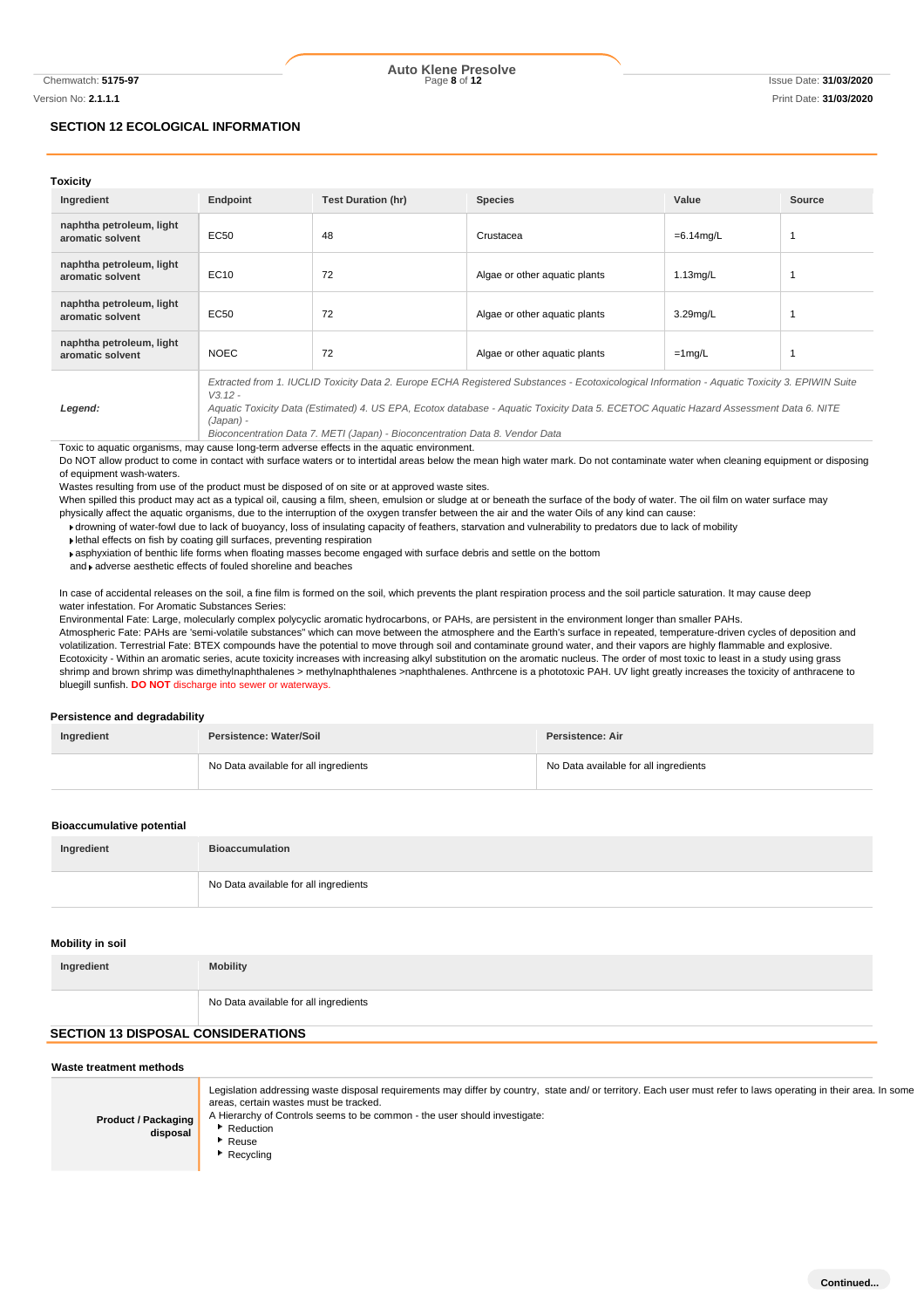Chemwatch: **5175-97** Page **9** of **12** Issue Date: **31/03/2020 Auto Klene Presolve**

Version No: **2.1.1.1** Print Date: **31/03/2020**

Disposal (if all else fails) This material may be recycled if unused, or if it has not been contaminated so as to make it unsuitable for its intended use. If it has been contaminated, it may be possible to reclaim the product by filtration, distillation or some other means. Shelf life considerations should also be applied in making decisions of this type. Note that properties of a material may change in use, and recycling or reuse may not always be appropriate. **DO NOT** allow wash water from cleaning or process equipment to enter drains. It may be necessary to collect all wash water for treatment before disposal. In all cases disposal to sewer may be subject to local laws and regulations and these should be considered first. Where in doubt contact the responsible authority. Recycle wherever possible. Consult manufacturer for recycling options or consult local or regional waste management authority for disposal if no suitable treatment or disposal facility can be identified. Dispose of by: burial in a land-fill specifically licenced to accept chemical and / or pharmaceutical wastes or Incineration in a licenced apparatus (after admixture with suitable combustible material). Decontaminate empty containers. Observe all label safeguards until containers are cleaned and destroyed.

# **SECTION 14 TRANSPORT INFORMATION**

| <b>Labels Required</b>               |                                                                                                          |                                                                                                                                                           |  |  |  |  |  |
|--------------------------------------|----------------------------------------------------------------------------------------------------------|-----------------------------------------------------------------------------------------------------------------------------------------------------------|--|--|--|--|--|
|                                      |                                                                                                          |                                                                                                                                                           |  |  |  |  |  |
| <b>Marine Pollutant</b>              |                                                                                                          |                                                                                                                                                           |  |  |  |  |  |
| <b>HAZCHEM</b>                       | $-3YE$                                                                                                   |                                                                                                                                                           |  |  |  |  |  |
| Land transport (ADG)                 |                                                                                                          |                                                                                                                                                           |  |  |  |  |  |
| <b>UN number</b>                     | 1263                                                                                                     |                                                                                                                                                           |  |  |  |  |  |
| Packing group                        | Ш.                                                                                                       |                                                                                                                                                           |  |  |  |  |  |
| <b>UN proper shipping</b><br>name    | (including paint thinning or reducing compound)                                                          | PAINT (including paint, lacquer, enamel, stain, shellac, varnish, polish, liquid filler and liquid lacquer base) or PAINT RELATED MATERIAL                |  |  |  |  |  |
| Environmental<br>hazard              | Not Applicable                                                                                           |                                                                                                                                                           |  |  |  |  |  |
|                                      | Class<br>3                                                                                               |                                                                                                                                                           |  |  |  |  |  |
| <b>Transport hazard</b><br>class(es) | Not Applicable<br>Subrisk                                                                                |                                                                                                                                                           |  |  |  |  |  |
| Special precautions for<br>user      | Special provisions<br>163*<br>5L<br>Limited quantity                                                     |                                                                                                                                                           |  |  |  |  |  |
| Air transport (ICAO-IATA / DGR)      |                                                                                                          |                                                                                                                                                           |  |  |  |  |  |
| UN number                            | 1263                                                                                                     |                                                                                                                                                           |  |  |  |  |  |
| Packing group                        | $\mathbf{H}$                                                                                             |                                                                                                                                                           |  |  |  |  |  |
| <b>UN proper shipping</b><br>name    | thinning or reducing compounds)                                                                          | Paint (including paint, lacquer, enamel, stain, shellac, varnish, polish, liquid filler and liquid lacquer base); Paint related material (including paint |  |  |  |  |  |
| Environmental<br>hazard              | Not Applicable                                                                                           |                                                                                                                                                           |  |  |  |  |  |
| <b>Transport hazard</b><br>class(es) | <b>ICAO/IATA Class</b><br>3<br>Not Applicable<br>ICAO / IATA Subrisk<br><b>ERG Code</b><br>3L            |                                                                                                                                                           |  |  |  |  |  |
|                                      | Special provisions                                                                                       | A3 A72 A192                                                                                                                                               |  |  |  |  |  |
|                                      | Cargo Only Packing Instructions                                                                          | 364                                                                                                                                                       |  |  |  |  |  |
|                                      | Cargo Only Maximum Qty / Pack                                                                            | 60L                                                                                                                                                       |  |  |  |  |  |
| Special precautions for<br>user      | Passenger and Cargo Packing Instructions<br>353                                                          |                                                                                                                                                           |  |  |  |  |  |
|                                      | Passenger and Cargo Maximum Qty / Pack<br>Passenger and Cargo Limited Quantity Packing Instructions Y341 | 5L                                                                                                                                                        |  |  |  |  |  |
|                                      | Passenger and Cargo Limited Maximum Qty / Pack                                                           | 1 L                                                                                                                                                       |  |  |  |  |  |
|                                      |                                                                                                          |                                                                                                                                                           |  |  |  |  |  |
| Sea transport (IMDG-Code / GGVSee)   |                                                                                                          |                                                                                                                                                           |  |  |  |  |  |
| <b>UN number</b>                     | 1263                                                                                                     |                                                                                                                                                           |  |  |  |  |  |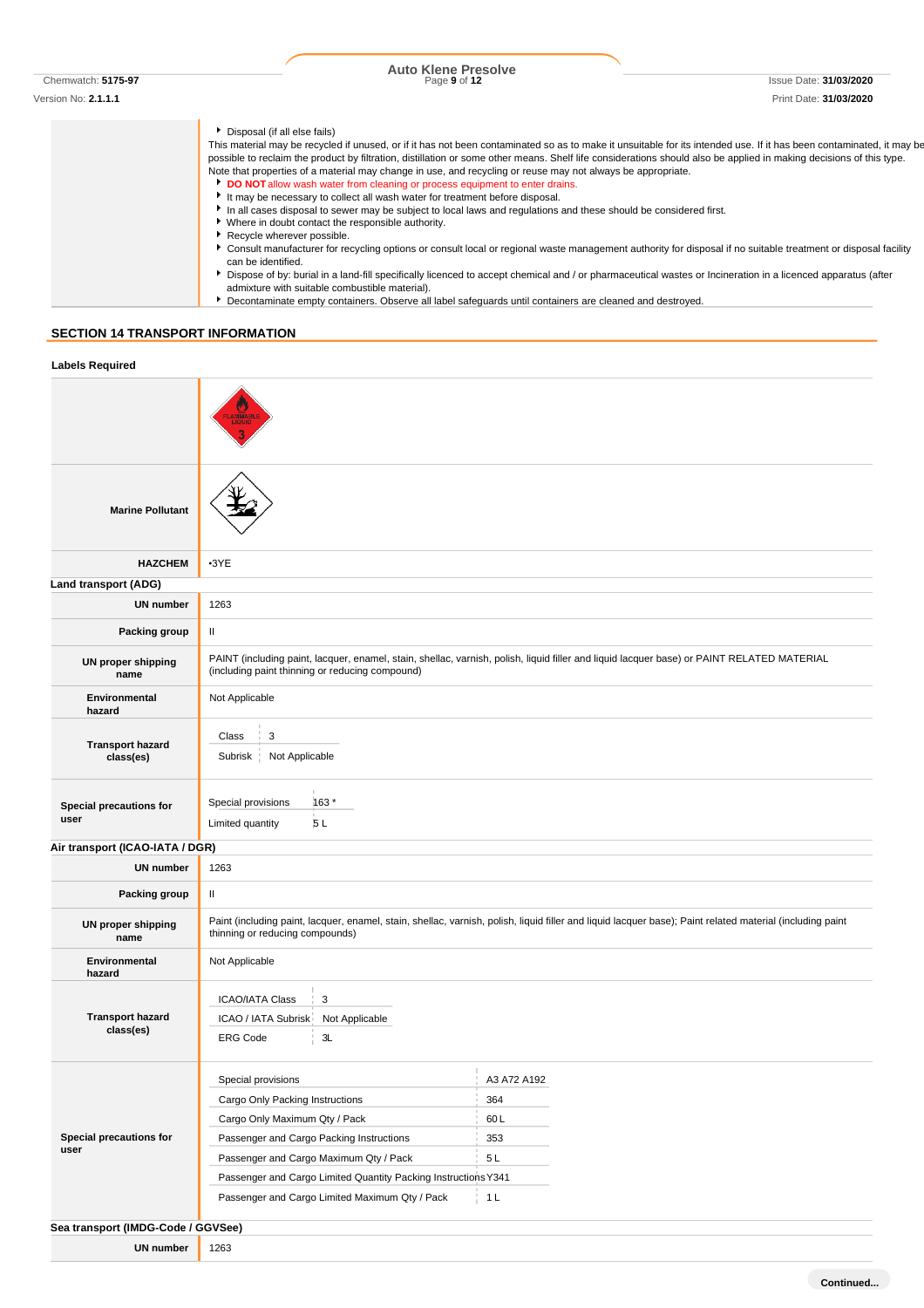Chemwatch: **5175-97** Page **10** of **12** Issue Date: **31/03/2020 Auto Klene Presolve**

| Packing group              | Ш                                                                                                                                                                                                          |
|----------------------------|------------------------------------------------------------------------------------------------------------------------------------------------------------------------------------------------------------|
| UN proper shipping<br>name | PAINT (including paint, lacquer, enamel, stain, shellac solutions, varnish, polish, liquid filler and liquid lacquer base) or PAINT RELATED<br>MATERIAL<br>(including paint thinning or reducing compound) |
| Environmental<br>hazard    | Marine Pollutant                                                                                                                                                                                           |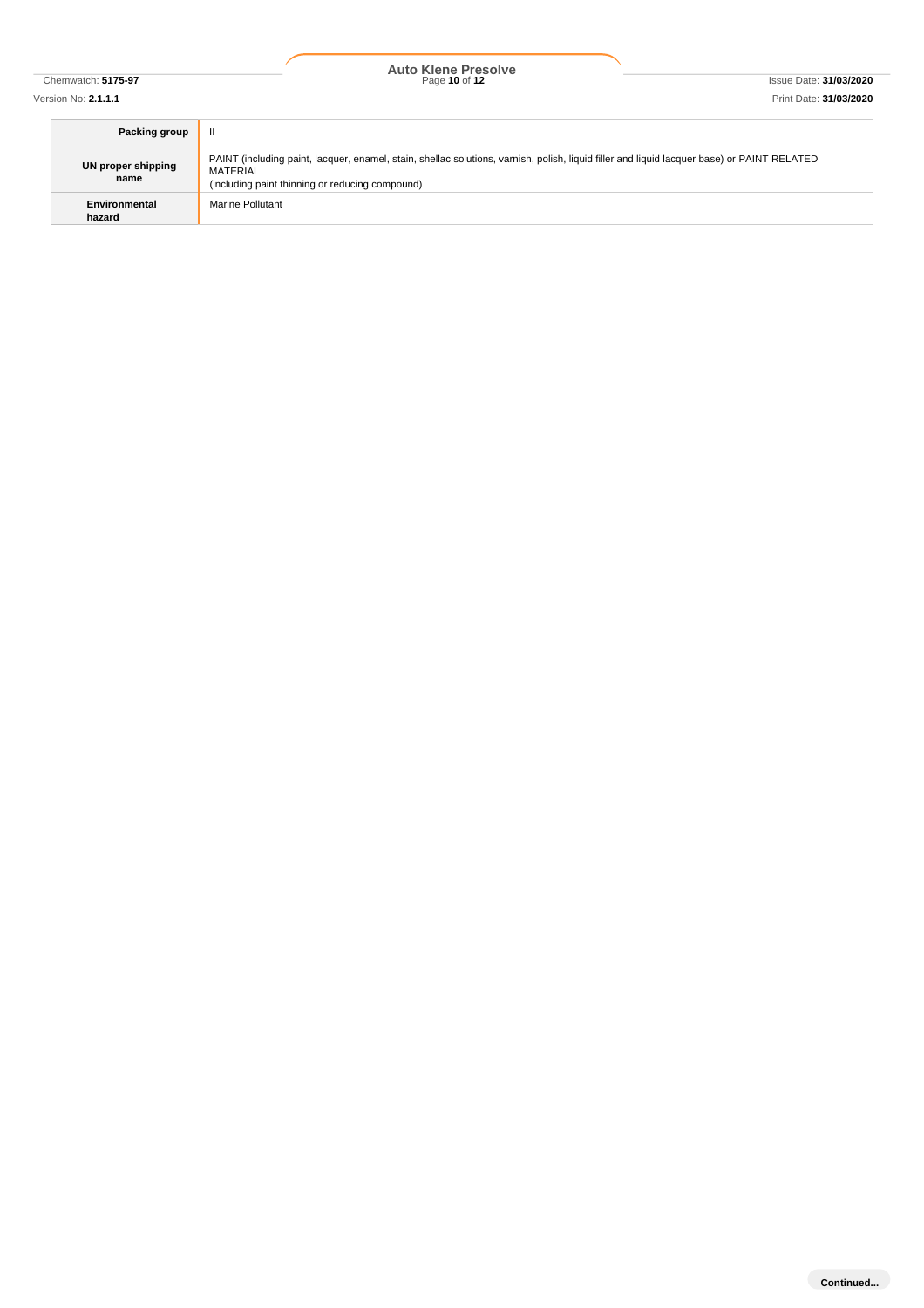| Version No: <b>2.1.1.1</b>           |                                                                      |                              |  |  | Print Date: 31/03/2020 |
|--------------------------------------|----------------------------------------------------------------------|------------------------------|--|--|------------------------|
| <b>Transport hazard</b><br>class(es) | <b>IMDG Class</b><br>$\therefore$ 3<br><b>IMDG Subrisk</b>           | Not Applicable               |  |  |                        |
| Special precautions for<br>user      | <b>EMS Number</b><br>Special provisions<br><b>Limited Quantities</b> | $F-E, S-E$<br>163 367<br>5 L |  |  |                        |

**Transport in bulk according to Annex II of MARPOL and the IBC code**

Not Applicable

### **SECTION 15 REGULATORY INFORMATION**

#### **Safety, health and environmental regulations / legislation specific for the substance or mixture**

**NAPHTHA PETROLEUM, LIGHT AROMATIC SOLVENT(64742-95-6.) IS FOUND ON THE FOLLOWING REGULATORY LISTS**

| Australia Hazardous Substances Information System - Consolidated Lists |                                                                                                                                                                                            | Australia Inventory of Chemical Substances (AICS) |
|------------------------------------------------------------------------|--------------------------------------------------------------------------------------------------------------------------------------------------------------------------------------------|---------------------------------------------------|
| <b>National Inventory</b>                                              | <b>Status</b>                                                                                                                                                                              |                                                   |
| Australia - AICS                                                       | Y                                                                                                                                                                                          |                                                   |
| Canada - DSL                                                           | Y                                                                                                                                                                                          |                                                   |
| Canada - NDSL                                                          | N (naphtha petroleum, light aromatic solvent)                                                                                                                                              |                                                   |
| China - IECSC                                                          | Y                                                                                                                                                                                          |                                                   |
| Europe - EINEC / ELINCS /<br><b>NLP</b>                                | Y                                                                                                                                                                                          |                                                   |
| Japan - ENCS                                                           | Y                                                                                                                                                                                          |                                                   |
| Korea - KECI                                                           | Y                                                                                                                                                                                          |                                                   |
| New Zealand - NZIoC                                                    | Y                                                                                                                                                                                          |                                                   |
| Philippines - PICCS                                                    | Y                                                                                                                                                                                          |                                                   |
| <b>USA - TSCA</b>                                                      | Y                                                                                                                                                                                          |                                                   |
| Legend:                                                                | $Y = All$ ingredients are on the inventory<br>N = Not determined or one or more ingredients are not on the inventory and are not exempt from listing(see specific ingredients in brackets) |                                                   |

# **SECTION 16 OTHER INFORMATION**

#### **Other information**

| Ingredients with multiple cas numbers        |                          |  |
|----------------------------------------------|--------------------------|--|
| Name                                         | <b>CAS No</b>            |  |
| naphtha petroleum, light<br>aromatic solvent | 25550-14-5., 64742-95-6. |  |

Classification of the preparation and its individual components has drawn on official and authoritative sources as well as independent review by the Chemwatch Classification committee using available literature references.

A list of reference resources used to assist the committee may be found at:

www.chemwatch.net

The SDS is a Hazard Communication tool and should be used to assist in the Risk Assessment. Many factors determine whether the reported Hazards are Risks in the workplace or other settings. Risks may be determined by reference to Exposures Scenarios. Scale of use, frequency of use and current or available engineering controls must be considered.